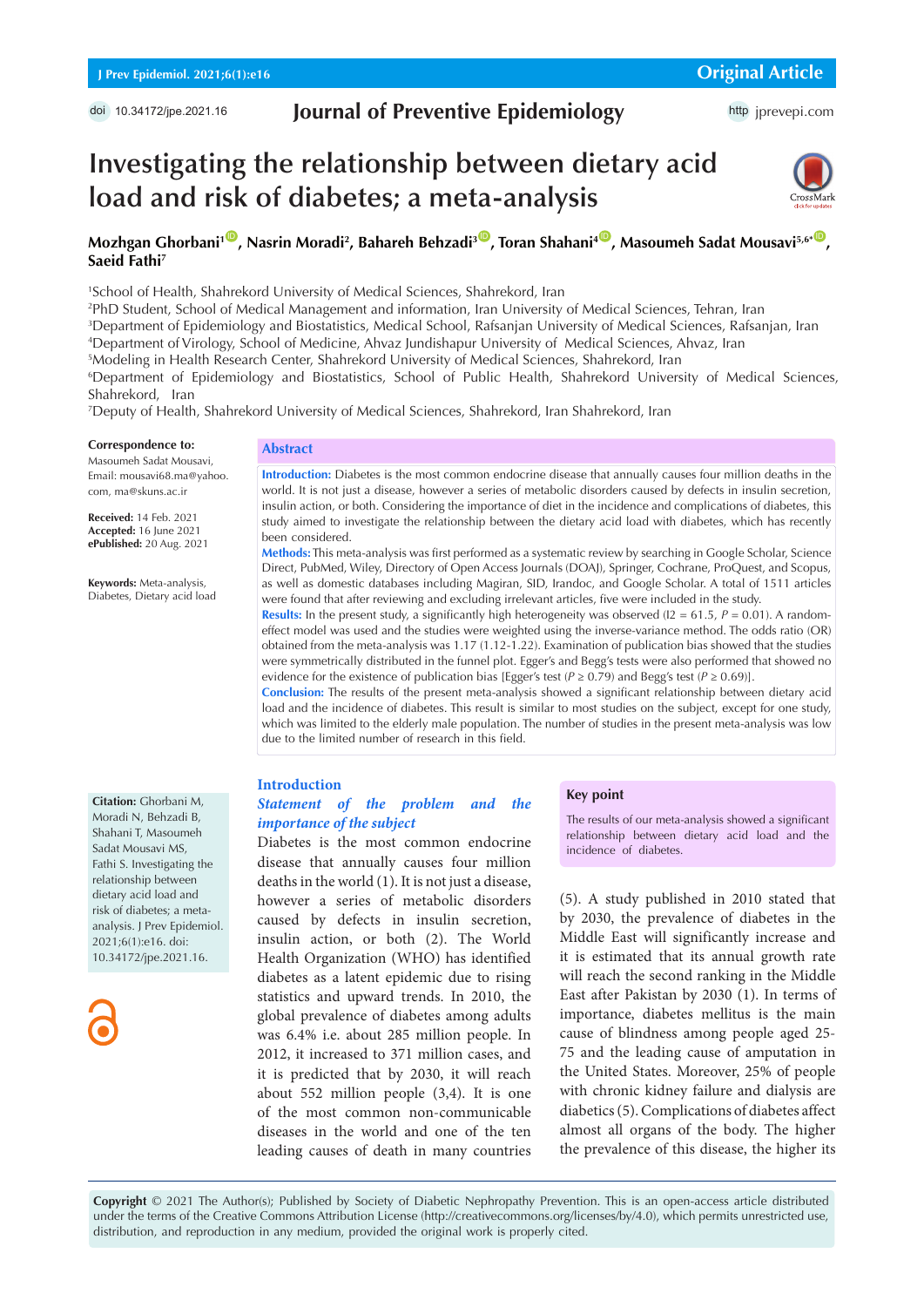#### Ghorbani M et al

costs, including diagnosis, treatment, and complications. People with diagnosed diabetes have medical expenditures approximately 2.3 times higher than what expenditures would be in the absence of diabetes (6). The incidence of type 2 diabetes depends on environmental and genetic factors. Most preventive measures focus on the modification of environmental factors such as weight gain, inactivity, perinatal complications, and diet (7). Considering the importance of diet in the incidence of diabetes and its complications, in this study, we investigated the relationship between one of the dietary factors called dietary acid load and diabetes that has recently been considered.

Mild metabolic acidosis caused by diet may increase cortisol and calcium excretion, and decrease citrate excretion, which may cause obesity and increased cholesterol (8). Acidogenic diet is associated with increased hydrogen ion load and the production of nonvolatile acids such as HCl and  $H_2SO_4$  in the body, which are excreted by compensatory processes through the lungs and kidneys (9). If the production of these acids exceeds the body's excretory capacity, it can cause metabolic acidosis. This condition may occur due to the consumption of high-protein diets and inadequate consumption of fruits and vegetables rich in cations and bicarbonate, which have an alkaline effect. Due to the high animal protein content (e.g. red meat, meat products, eggs) and processed foods (e.g. energy drinks) the Western diet has attracted much attention in terms of its effect on the body's basic acid balance (10). Dietary acid load has recently been suggested as a risk factor for cardiovascular diseases, metabolic disorders, high blood pressure, high blood sugar, and low blood insulin.

#### **Objectives**

Few studies have examined the association between dietary acid load and non-communicable diseases, some of which have conflicting results. Thus, in this study, we aimed to evaluate the relationship between dietary acid load and diabetes.

## **Methods**

This was a systematic review and meta-analysis. The statistical population included all studies published on the relationship between dietary acid load and the incidence of diabetes.

## *Inclusion criteria*

1. General population over 20 years of age.

2. Having type 2 diabetes

3. An estimate of the relative risk or hazard ratio and 95% confidence interval corresponding to type 2 diabetes and dietary acid load.

#### *A: Strategy to search for Persian resources*

To study Persian sources, dietary acid load and diabetes

keywords were searched in Magiran, SID, Irandoc, and Google Scholar databases.

## *B: Strategy to search for English resources*

To check English resources, Google Scholar, Science Direct, PubMed, Wiley, Directory of Open Access Journals (DOAJ), Springer, Cochrane, ProQuest, and Scopus databases, with the keywords dietary acid Load, acid-base imbalance, acid-base, acid load, diabetes mellitus, type 2 diabetes, and diabetes were searched.

The total number of articles obtained from the databases was 1511, 1413 of which were excluded after reviewing the abstracts and titles and 98 entered the second stage of screening. The exclusion criterion at this stage was the duplication of articles, so, 82 articles were excluded. Of the remaining 17 articles, 12 were excluded due to inconsistency of the text with the study objectives and completion of the STROBE checklist, and finally, five studies with a Strobe checklist score above eight remained for the study ([Figure 1\)](#page-1-0).

After reviewing and evaluating the quality of the articles during a systematic review, five articles were selected for final analysis, all of which were in English. Information on selected articles is shown in [Table 1.](#page-2-0) The full text of the selected articles was reviewed and the following data were extracted: Name of the first author, year of publication, title, country, duration of follow-up, mean age and number of participants, dietary acid load indices, diet evaluation method, criteria for diagnosis of type 2 diabetes, quantitatively adjusted variables, and risk assessment. Of these articles, three showed a significant relationship between dietary acid load and the incidence of diabetes, one reported only a significant relationship between dietary acid load and the incidence of diabetes in men, and one showed no significant relationship.

<span id="page-1-0"></span>

Figure 1. Steps for including articles in the systematic review and metaanalysis.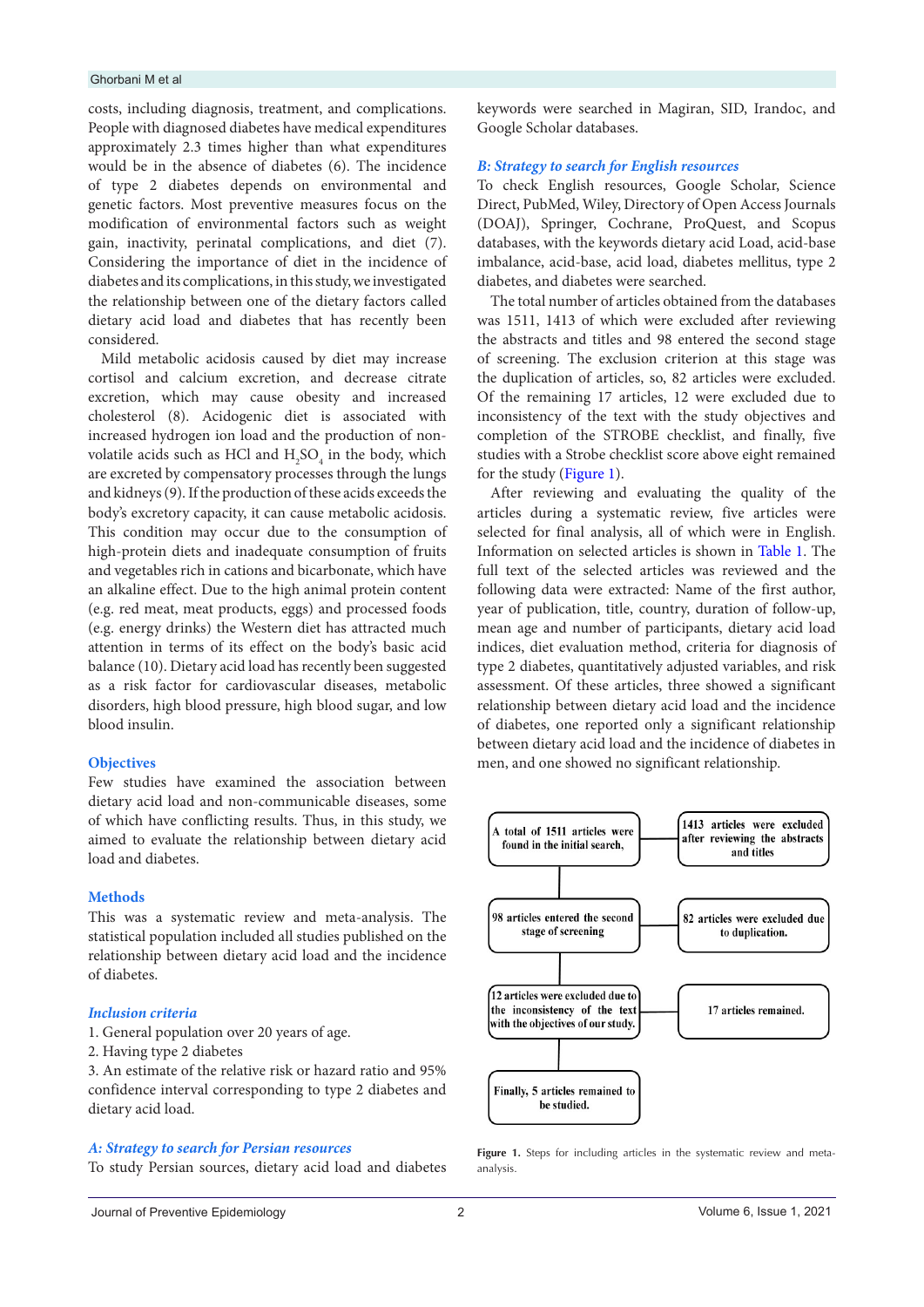| Author                                | Country    | Follow-up<br>Duration (year) | Participants/<br>Case (year)           | Gender           | Mean age<br>(year)                  | Exposure                     | Exposure<br>assessment                               | Outcome                     | <b>OR</b><br><b>HR</b>                                     | Outcome<br>assessment                  | Quality<br>score |
|---------------------------------------|------------|------------------------------|----------------------------------------|------------------|-------------------------------------|------------------------------|------------------------------------------------------|-----------------------------|------------------------------------------------------------|----------------------------------------|------------------|
| Xu et al <sup>17</sup>                | Sweden     | 18                           | 911/115                                | $M_{\odot}$      | 50 older                            | PRAL<br><b>NEAP</b>          | 7 day dietary<br>record                              | Incident type 2<br>diabetes | OR=0.84 (for PRAL)                                         | <b>FBS</b>                             | 8                |
| Fagherazzi et al <sup>13</sup>        | France     | 14                           | 66485/1372                             | W                | $52.6 \pm 6.4$                      | PRAL<br><b>NEAP</b>          | Validated 208-<br>item diet-history<br>questionnaire | Incident type 2<br>diabetes | HR=1.56 (for PRAL)                                         | Validated<br>self-reported<br>diabetes | 9                |
| Akter et al <sup>12</sup>             | Japan      | 5                            | 64660/1191                             | $M_{\odot}$<br>W | 45-75                               | PRAL<br><b>NEAP</b>          | <b>FFQ</b>                                           | Incident type 2<br>diabetes | $OR=1.25$ (for PRAL)                                       | Validated self-<br>reported            | 8                |
| Kiefte-de Jong<br>et al <sup>14</sup> | <b>USA</b> | 25<br>18<br>22               | 67433/7655<br>84310/4109<br>35743/3541 | W<br>W<br>M      | $30 - 55$<br>$25 - 42$<br>$40 - 75$ | PRAL<br><b>NEAP</b><br>Pro:K | <b>FFQ</b>                                           | Incident type 2<br>diabetes | $HR = 1.29$ (for NEAP and PRAL)<br>$HR = 1.39$ (for Pro:K) | Validated self-<br>reported            | -9               |
| Gæde et al $18$                       | Denmark    | 15                           | 56479/7201                             | M<br>W           | $50 - 64$                           | PRAL<br><b>NEAP</b>          | <b>FFQ</b>                                           | Incident type 2<br>diabetes | $HR = 1.24(1.14-1.35)$                                     | Validated self-<br>reported            | 8                |

**Table 1.** Details of articles reviewed on the relationship between acid load and the incidence of diabetes

<span id="page-2-0"></span>PRAL, potential renal acid load; NEAP, Net endogenous acid production; FFQ, Food Frequency Questionnaire; HR, hazard ratio.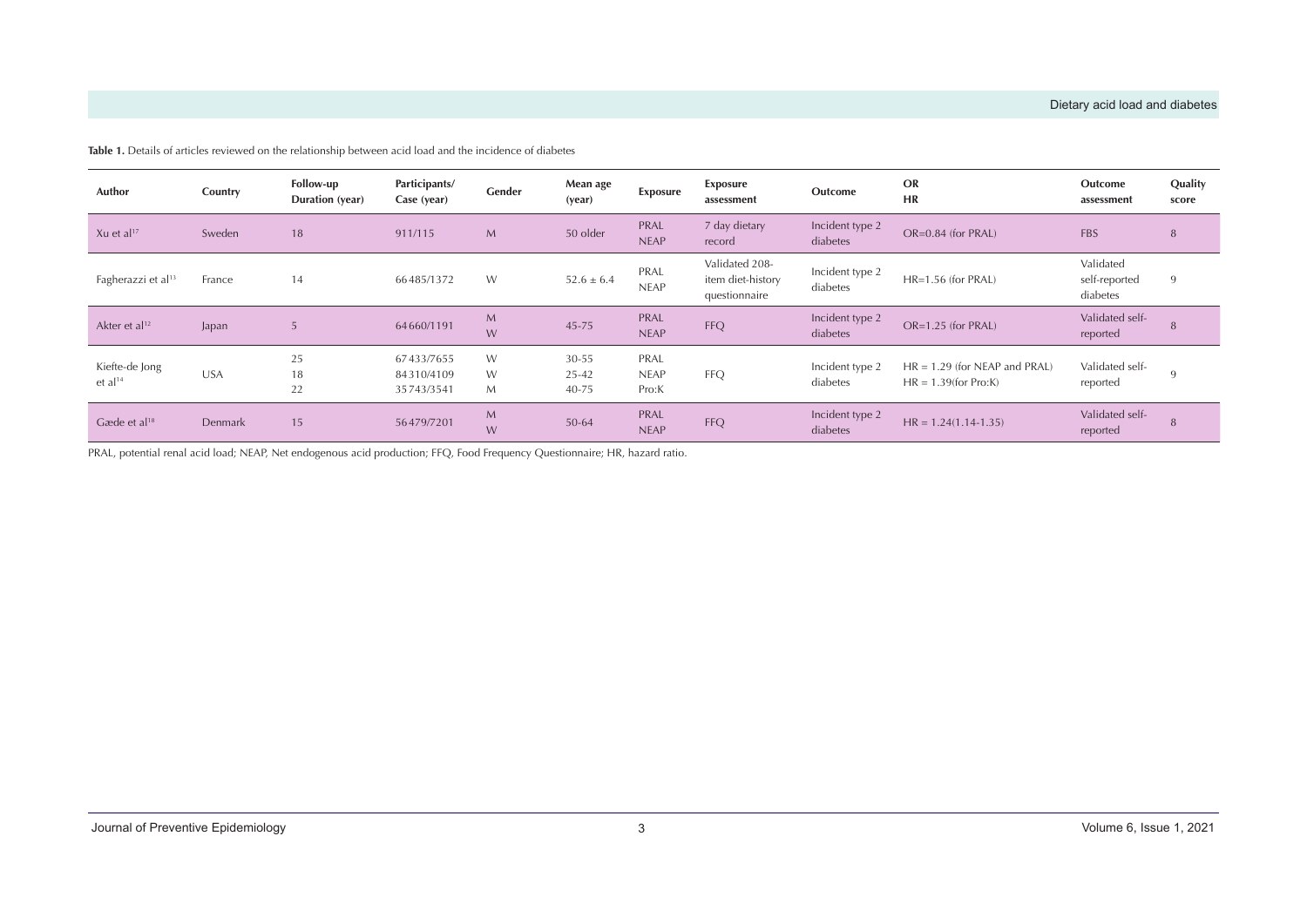#### Ghorbani M et al

Dietary acid load is calculated using the following two methods (11).

1. The PRAL (potential renal acid load), which is calculated by estimation of the intestinal absorption of five nutrients including protein, potassium, phosphorus, magnesium, and calcium:

PRAL (mEq/d) = (protein [g/d]  $\times$  0.49) (P [mg/d]  $\times$  0.37)  $-$  (K [mg/d]  $\times$  0.021) - (Ca [mg/d]  $\times$  0.013) - (mg [mg/d]  $\times 0.026$ 

2. Net endogenous acid production (NEAP), which is calculated as follows:

NEAP (mEq/day) =  $(54.5 \times$  protein [g/day]/potassium  $[mEq/day]$ ) - 10.2

## **Results**

The total number of subjects was 376 021, of whom 25 185 were reported to be diabetic during the follow-up period. The participants' age range was over 25 years. In this study, heterogeneity was significantly high  $(I^2 = 61.5, P = 0.01)$ . The l<sup>2</sup> index is used to check the percentage of heterogeneity and if it is above 50%, it indicates heterogeneity, hence the random effects model shall be used. In this study, the random effects model was used and the weighting was performed by the inverse-variance method. In this model, it is assumed that the observed differences are due to different sampling and also the difference in the parameter measured in the studies. [Figure 2](#page-3-0) shows the overall and separate odds ratio of all studies based on the random effects model. Dashed lines show the distance between the odds ratio of diabetes in each study. The odds ratio obtained from the meta-analysis of the studies is  $OR = 1.17$  (1.12-1.22), which indicates the relationship between dietary acid load and diabetes. Evaluation of publication bias showed that the studies have no bias and are shown symmetrically in the funnel plot [\(Figure 3\)](#page-3-1). Egger's and Begg's tests were also performed and showed no publication bias (Egger's test,  $P \ge 0.79$ ; and Begg's test,  $P \geq 0.69$ ).

## **Discussion**

This meta-analysis reviewed the literature on the potential renal acid load index, which is associated with the dietary acid load, and its relationship with the incidence of type 2 diabetes. Of the studies reviewed, three were from the United States (14), three from Europe (16-18), and one from Asia (19).

Regarding data collection tools, four studies had used a validated food frequency questionnaire to assess food intake (13,14,16,18), while one study had used a 7-day dietary record (17). All studies were high-quality prospective cohorts (8 points). In this study, the acid load calculated by the PRAL method was evaluated and indicated the excretion of pure renal acid due to the consumption of one of the food components or the whole diet (20).

<span id="page-3-0"></span>

**Figure 2.** Forest Plot for the odds ratio of the relationship between dietary acid load and the incidence of diabetes.

<span id="page-3-1"></span>

Figure 3. Publication bias for the relationship between dietary acid load and the incidence of diabetes.

The results of this study showed that people with higher levels of dietary acid load are 17% more likely to develop diabetes. From the studies included in the meta-analysis, four had reported results similar to our study, and one study in Uppsala had reported results contrary to our results, which may be due to the type of population selected in this study (only elderly men). In the study by Fagherazzi et al, a significant relationship was found between dietary acid load and the incidence of diabetes, therefore people with high quartiles of dietary acid load are 56% more likely to develop diabetes (13). Akter et al also performed a study on men in Japan and showed that people with high quartiles of acid load are 58% more likely to develop diabetes than the control group (21). Kiefte-de Jong et al, combined the results of three prospective cohort studies, found that people with high levels of dietary acid intake are 20% more likely to develop diabetes (14). Gædeet al in Denmark found that people with high levels of dietary acid intake are 24% more likely to develop diabetes (18). However, Xu et al reported no significant relationship between dietary acid load and the incidence of diabetes (17).